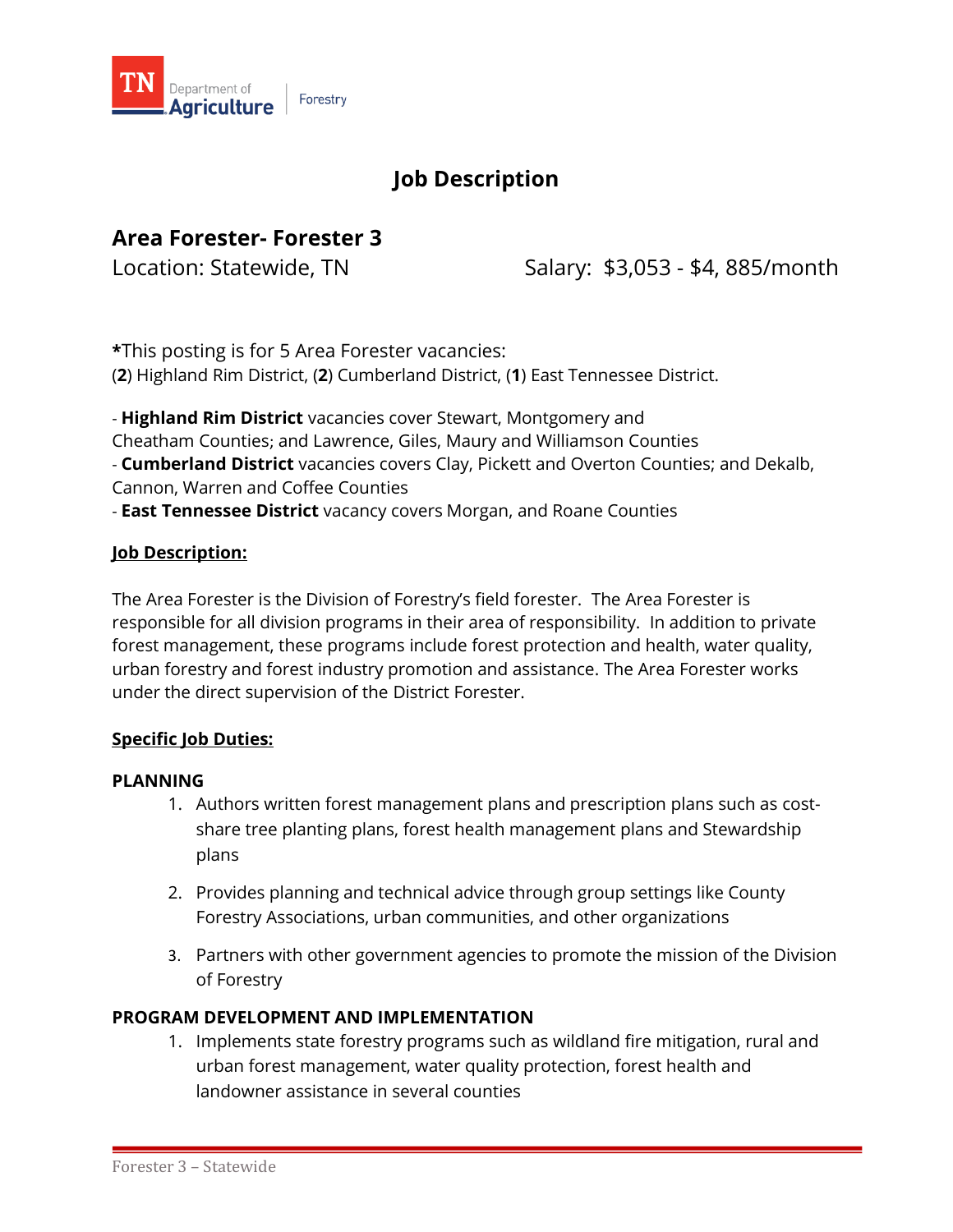

- 2. Provides seasonal fire suppression activity in several counties and may participate in suppression activities in any area of the State
- 3. Conducts forestry outreach and education programs to a variety of age and demographic group within several counties

#### **FISCAL ADMINISTRATION**

- 1. Follows all state purchasing processes and policies and ensures those same policies and processes are adhered to by both direct reports and indirect reports
- 2. Processes billing information of vendor services activities performed by Division personnel

#### **SUPERVISION**

- 1. Directly supervises 1-3 Forest Technicians
- 2. Develops annual Individual Performance Plans and conducts interim and annual reviews for direct reports
- 3. Indirectly supervises several county forestry crews

### **Application link can be found on the Tennessee Division of Forestry's Careers page: <https://www.tn.gov/agriculture/forests/employment-opportunities.html>**

For more information, please contact:

**Heather Slayton |** Assistant State Forester [Heather.slayton@tn.gov](mailto:Heather.slayton@tn.gov) 615-837-5432 **You must send a copy of transcripts to the contact person above**